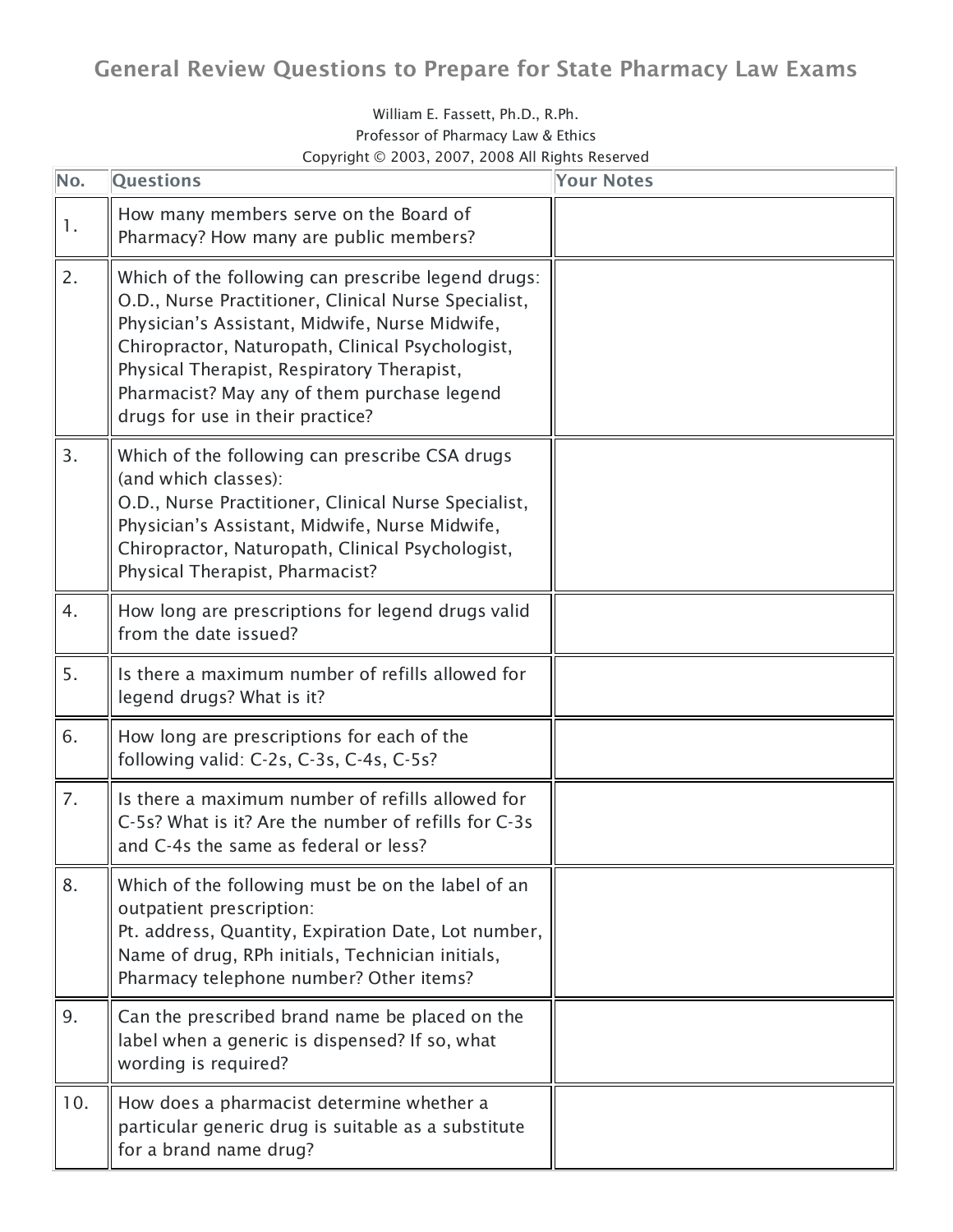| 11.  | Must generic savings be passed on to patients? If<br>so, what proportion, and how determined?                                                                              |  |
|------|----------------------------------------------------------------------------------------------------------------------------------------------------------------------------|--|
| 12.  | How can a prescriber indicate that substitution is<br>or is not permitted?                                                                                                 |  |
| 13.  | Do patients have the option of demanding the<br>brand name when substitution is permitted? How<br>about patients whose prescriptions are paid for by<br>public funds?      |  |
| 14.  | What documentation is required of the pharmacist<br>when product interchange is performed?                                                                                 |  |
| 15.  | Under what conditions, if any, is therapeutic<br>substitution allowed?                                                                                                     |  |
| 16.  | What minimum sets of references, products, or<br>equipment are required in all community<br>pharmacies?                                                                    |  |
| 17.  | Do pharmacy hours have to be posted? Where?                                                                                                                                |  |
| 18.  | Can the store be open but the pharmacy<br>department closed? Under what requirements?                                                                                      |  |
| 19.  | Do pharmacist licenses have to be on display? The<br>original or official copy? Is a photocopy ok? Can<br>you obscure your address on the copy displayed to<br>the public? |  |
| 20.  | Are there any required notices that must be<br>displayed to the public?                                                                                                    |  |
| 20a. | Is a separate patient counseling area required?                                                                                                                            |  |
| 21.  | Is OBRA counseling required for Medicaid only or<br>all patients?                                                                                                          |  |
| 22.  | How must the offer to counsel be made?                                                                                                                                     |  |
| 23.  | Does the offer to counsel need to be documented?<br>Does the refusal of the offer need to be<br>documented? How?                                                           |  |
| 24.  | Is counseling required on new prescriptions, refills,<br>or both?                                                                                                          |  |
| 25.  | Can printed materials satisfy the counseling<br>requirement? Under what circumstances?                                                                                     |  |
| 26.  | What about prescriptions that are delivered or                                                                                                                             |  |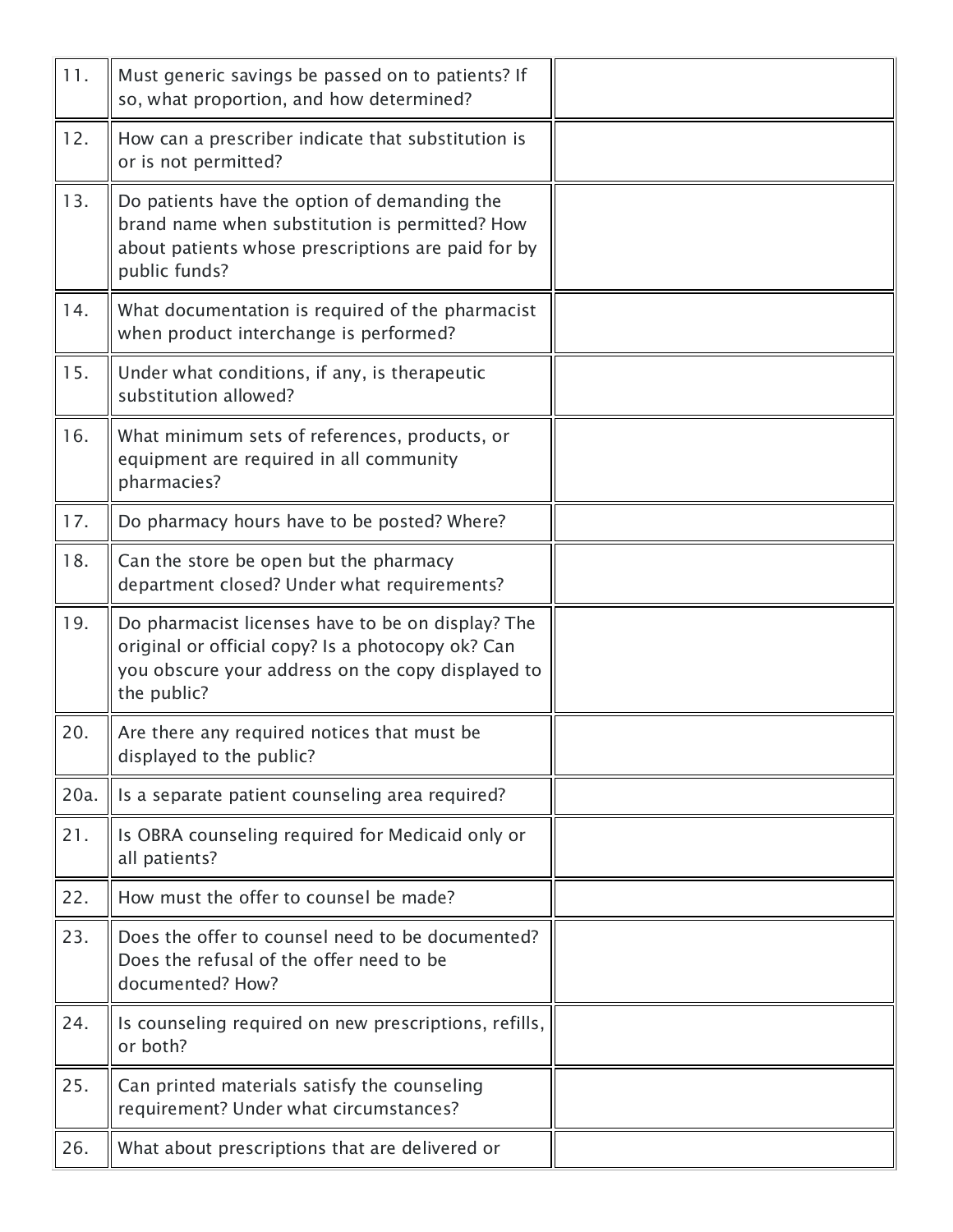|     | mailed to the patient?                                                                                                                                                                     |  |
|-----|--------------------------------------------------------------------------------------------------------------------------------------------------------------------------------------------|--|
| 27. | Are there any special requirements for mail order<br>pharmacies?                                                                                                                           |  |
| 28. | Under what circumstances may a pharmacist fill<br>prescriptions written in another state?                                                                                                  |  |
| 29. | Is there any provision for dispensing an emergency<br>refill supply of legend drugs when there are no<br>refills left and the prescriber cannot be contacted?<br>What is allowed/required? |  |
| 30. | Are patient profiles required for all patients?                                                                                                                                            |  |
| 31. | What information is required on the profile?                                                                                                                                               |  |
| 32. | What use of the profile is required? Review prior to<br>dispensing new Rx's? Review prior to refills?                                                                                      |  |
| 33. | What is expected to be looked for during profile<br>review?                                                                                                                                |  |
| 34. | Can a patient refuse to give certain information for<br>the profile? If so, must the refusal be documented,<br>and how?                                                                    |  |
| 35. | What are the requirements for use of computers to<br>process prescriptions?                                                                                                                |  |
| 36. | What must be done if the computer system goes<br>down?                                                                                                                                     |  |
| 37. | Is there any requirement for a daily printout of<br>prescriptions that were entered into the computer?<br>Who must sign the printout?                                                      |  |
| 38. | Can a pharmacist legally repackage another<br>pharmacy's prescription? Under what<br>circumstances?                                                                                        |  |
| 39. | Can legend drug prescriptions be FAXed? Under<br>what circumstances and requirements?                                                                                                      |  |
| 40. | Can legend drug prescriptions be transferred<br>electronically (ie, by computer)? Under what<br>circumstances and requirements?                                                            |  |
| 41. | Under what circumstances are FAXed CSA<br>prescriptions allowed?                                                                                                                           |  |
| 42. | Can refills of legend drugs be transferred from one                                                                                                                                        |  |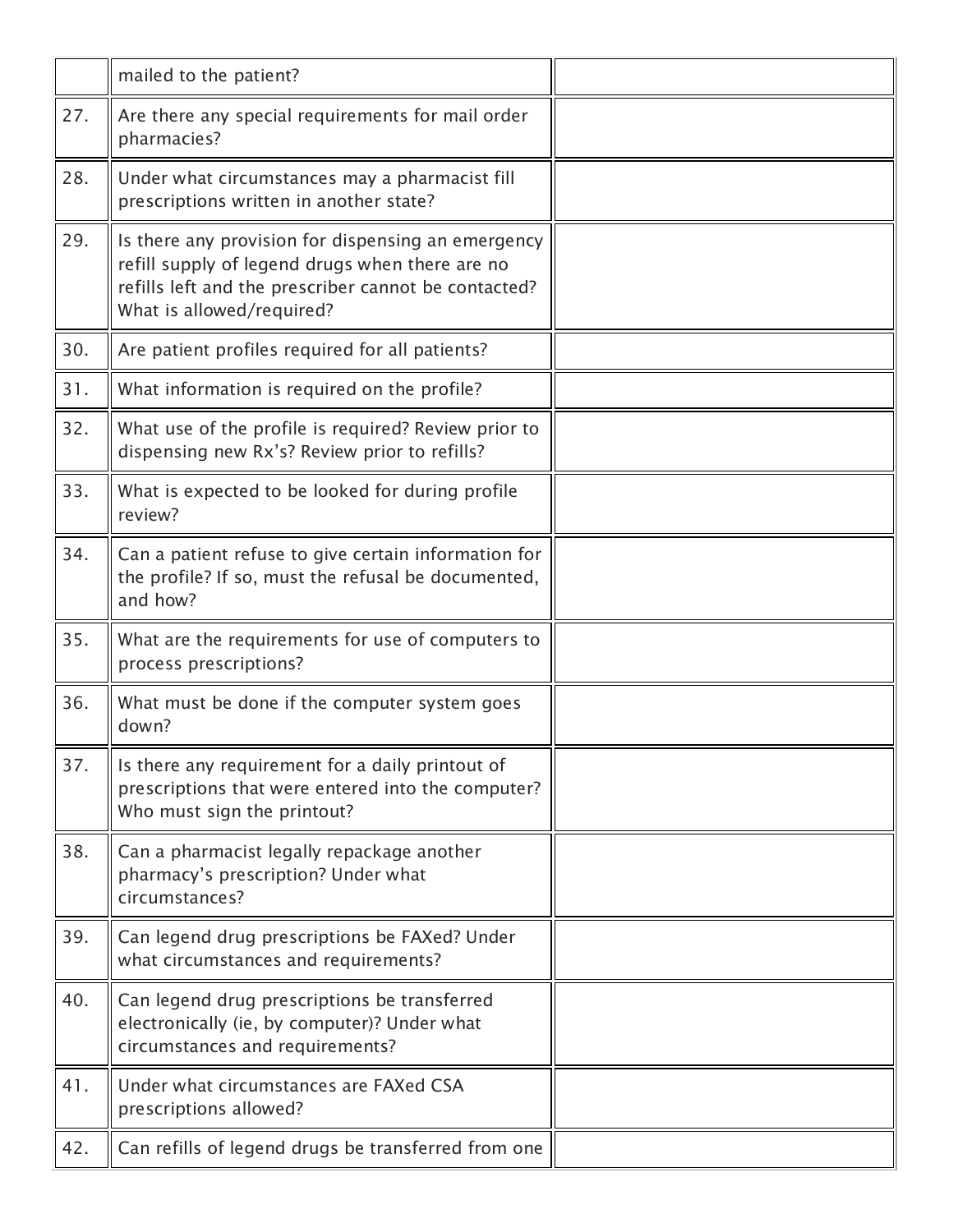|     | pharmacy to another? Can they be transferred<br>back?                                                                                                                                                                                                                                                                                                             |  |
|-----|-------------------------------------------------------------------------------------------------------------------------------------------------------------------------------------------------------------------------------------------------------------------------------------------------------------------------------------------------------------------|--|
| 43. | Can an intern transfer refills?                                                                                                                                                                                                                                                                                                                                   |  |
| 44. | Must information regarding the transfer of legend<br>drugs be recorded on the hard copy of the original<br>prescription, or can it merely be recorded in the<br>computer?                                                                                                                                                                                         |  |
| 45. | What information must be recorded by the<br>transferring pharmacy?                                                                                                                                                                                                                                                                                                |  |
| 46. | What information must be placed on the original<br>copy of the transferred prescription by the<br>receiving pharmacy?                                                                                                                                                                                                                                             |  |
| 47. | Is it possible for pharmacies under a common<br>ownership to share a single patient/prescription<br>database? If so, what are the rules for prescription<br>transfers?                                                                                                                                                                                            |  |
| 48. | How long must the pharmacy maintain the<br>following records: original prescriptions, refill<br>records, drug purchase records, patient profiles?<br>Are any of these different for CSAs? If any of these<br>can be maintained on computer, how long do they<br>need to be maintained "on-line?"                                                                  |  |
| 49. | Must every pharmacy have a pharmacist-in-charge?                                                                                                                                                                                                                                                                                                                  |  |
| 50. | Are there any special requirements to be<br>pharmacist-in-charge?                                                                                                                                                                                                                                                                                                 |  |
| 51. | May a person be pharmacist-in-charge for more<br>than one pharmacy?                                                                                                                                                                                                                                                                                               |  |
| 52. | When must the Board of Pharmacy be notified of<br>any of the following? Change of pharmacist-in-<br>charge, change of pharmacy address, closing or<br>sale of a pharmacy, change of pharmacy telephone<br>number, change of an individual pharmacist's<br>address, change of an intern's address, change of<br>a technician's address, change of a person's name? |  |
| 53. | What must be on the label of a unit-dose or single-<br>dose package of a legend drug dispensed for a<br>patient in a hospital or nursing home?                                                                                                                                                                                                                    |  |
| 54. | What must be on the label of a multiple-dose<br>container dispensed for a patient in a hospital? In a                                                                                                                                                                                                                                                             |  |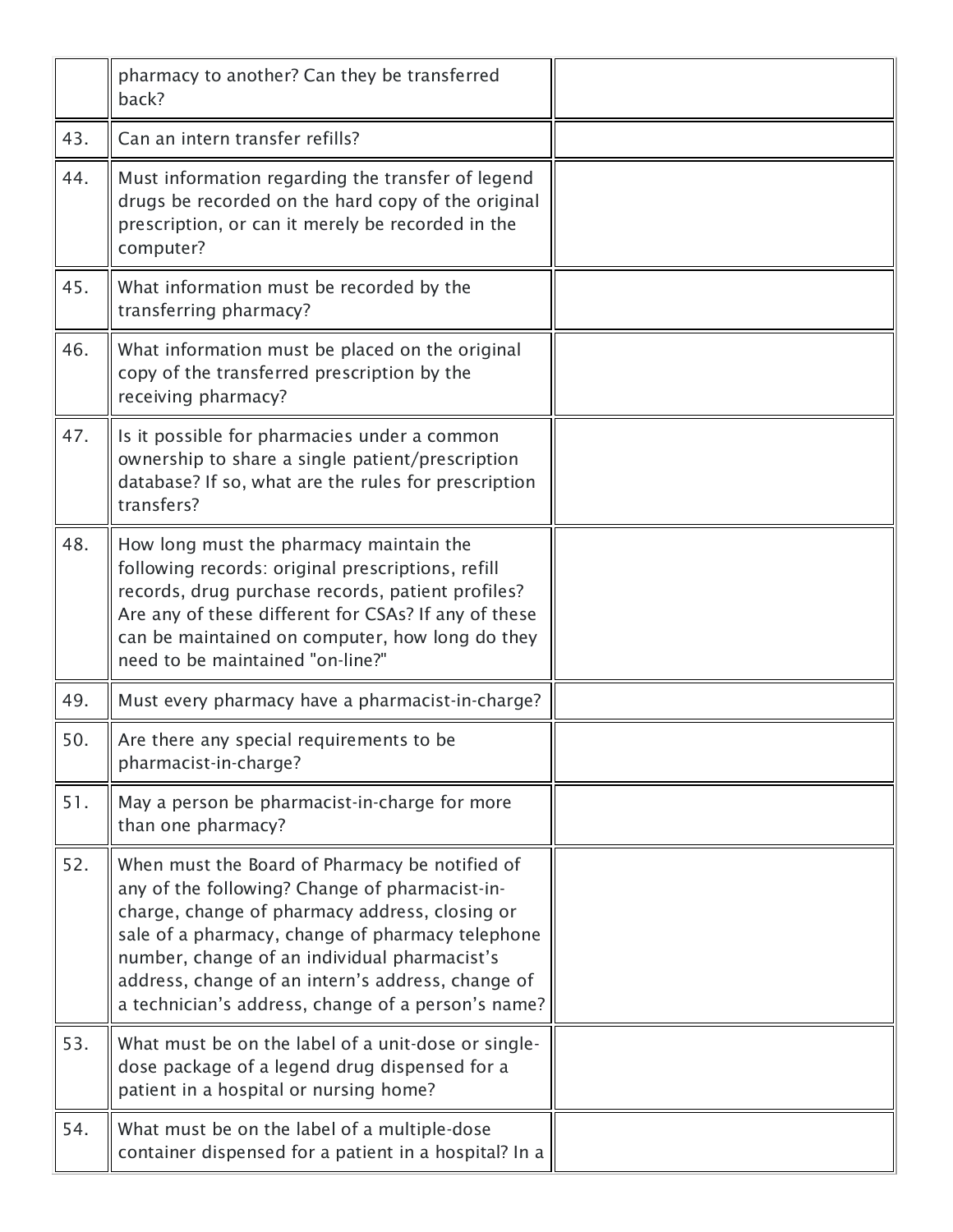|     | nursing home?                                                                                                                                                                                       |  |
|-----|-----------------------------------------------------------------------------------------------------------------------------------------------------------------------------------------------------|--|
| 55. | What is required on the label of a parenteral<br>solution dispensed for a patient in a hospital?                                                                                                    |  |
| 56. | What is required on the label of a parenteral<br>solution dispensed to a patient for home infusion<br>therapy?                                                                                      |  |
| 57. | What is required on the label of a<br>radiopharmaceutical agent?                                                                                                                                    |  |
| 58. | What are special requirements, if any, to be a<br>nuclear pharmacist?                                                                                                                               |  |
| 59. | Can transfers of refill information be faxed<br>between pharmacies?                                                                                                                                 |  |
| 60. | How rapidly must a pharmacy respond to a<br>patient's request to amend the information in his<br>or her medication record?                                                                          |  |
| 61. | May a pharmacy transmit a patient's prescription<br>claim information electronically to a third party<br>payor without the patient having provided written<br>consent to the payor or the pharmacy? |  |
| 62. | When must a pharmacy provide a copy of its Notice<br>of Privacy Practices to a patient or other person<br>requesting one?                                                                           |  |
| 63. | How can changes in the NOPP be communicated to<br>patients?                                                                                                                                         |  |
| 64. | Can a non-custodial parent act on behalf of a<br>minor to authorize disclosure of information in the<br>patient medication record?                                                                  |  |
| 65. | What is the maximum amount of pseudoephedrine<br>that can be sold OTC to an individual in a given<br>day?                                                                                           |  |
| 66. | May pharmacists administer drugs? By which<br>route $(s)$ ?                                                                                                                                         |  |
| 67. | What are the requirements for immunizations<br>administered by pharmacists?                                                                                                                         |  |
| 68. | To what extent are collaborative practice<br>agreements allowed?                                                                                                                                    |  |